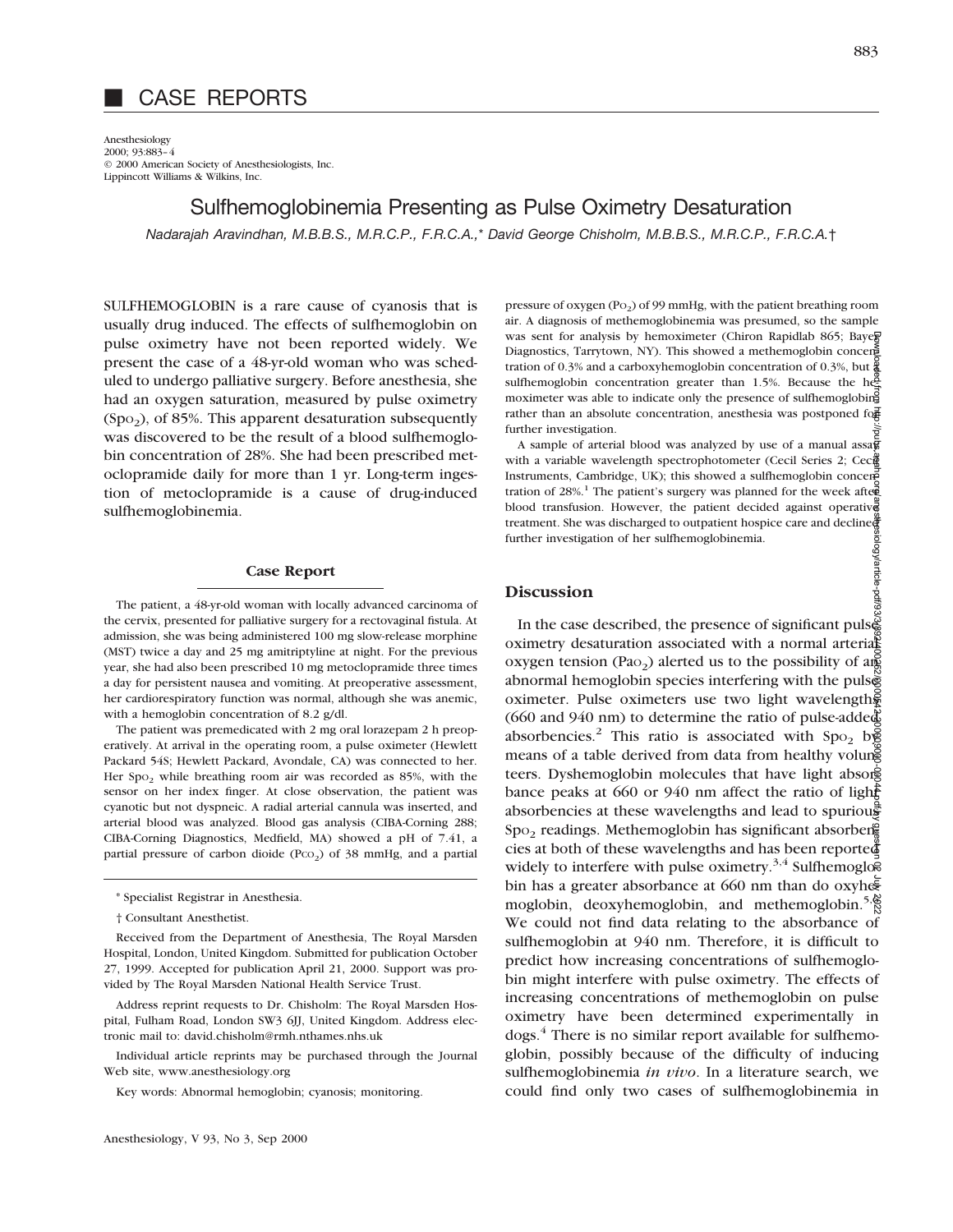which the use of pulse oximetry was reported. The first report described an Spo<sub>2</sub> of 88%, with a sulfhemoglobin concentration of more than 1.5%, as indicated by hemoximetry.7 Unfortunately, although the presence of sulfhemoglobin was proven by gas chromatography, no absolute concentration was reported. The second report described an  $Spo<sub>2</sub>$  of 92–94%, with a sulfhemoglobin concentration of 16%, as measured by spectrophotometry.<sup>8</sup> This compares with an  $Spo<sub>2</sub>$  of 85% associated with a sulfhemoglobin concentration of 28%, as seen in the current patient.

Hemoximeters use multiple wavelengths to determine concentrations of oxyhemoglobin, deoxyhemoglobin, carboxyhemoglobin, and methemoglobin. Some machines do not distinguish between methemoglobin and sulfhemoglobin because of their similar absorption peaks.9 This has caused inappropriate treatment of sulfhemoglobinemia with methylene blue.<sup>7</sup> Some machines, such as the Chiron Rapidlab 865, indicate the presence of sulfhemoglobin but cannot quantify the concentration. The laboratory measurement of sulfhemoglobin relies on an absorption peak at 620 nm, which, unlike methemoglobin, persists after the addition of cyanide or dithionate.<sup>1</sup>

Sulfhemoglobinemia is recognized as a rare cause of cyanosis, including intraoperative cyanosis.10 Sulfhemoglobin is a stable, green-pigmented molecule that lasts the lifetime of the erythrocyte. Certain drugs and chemicals cause oxidation of hemoglobin, which, with the addition of a sulfur atom, forms sulfhemoglobin. The most common drugs known to cause sulfhemoglobinemia are phenacetin, dapsone, and the sulfonamides. It has also been described with occupational exposure to sulfur compounds and with drug abuse. $11$  Long-term metoclopramide ingestion has been reported as a cause of sulfhemoglobinemia.12 Short-term high-dose metoclopramide therapy combined with *N*-acetylcysteine has also caused sulfhemoglobinemia.7,8 Our patient had been prescribed 30 mg/day metoclopramide for more than 1 yr. She was not administered any other drugs known to cause sulfhemoglobinemia. Metoclopramide is structurally related to aniline dyes and prilocaine, both of which cause methemoglobinemia. Why the same drugs can cause methemoglobinemia in some patients and sulfhemoglobinemia in others is not clear.

Central cyanosis is surprisingly difficult to detect, especially if, as in this case, the patient is asymptomatic.

Only 0.5 g/dl sulfhemoglobin is needed to cause clinically detectable cyanosis, as compared with 1.5 g/dl methemoglobin and 5 g/dl deoxygenated hemoglobin.<sup>5</sup> Sulfhemoglobin cannot carry oxygen; however, high concentrations of sulfhemoglobin are well-tolerated, despite the resulting physiologic anemia. This is caused by a right shift in the hemoglobin–oxygen dissociation curve of the normal heme in the presence of sulfhemoglobin, thus facilitating tissue oxygenation. This is in contrast to methemoglobin, which causes a left shift in the curve. This can result in severely impaired tissue oxygenation at higher concentrations. There is no specific treatment for sulfhemoglobinemia, other than  $r\ddot{\mathfrak{S}}$ moving the suspected cause. The concentration of sulfhemoglobin decreases as erythrocytes are destroyed and replaced. Downloaded from http://pubs.asahq.org/anesthesiology/article-pdf/93/3/892/400252/0000542-200009000-00044.pdf by guest on 02 July 2022

The authors thank Mr. Desmond Barton and Mr. Jhangir Iqbal, The Royal Marsden Hospital, London, United Kingdom, for their help with this case report.

# **References**

1. Tietz NW: Textbook of Clinical Chemistry. Philadelphia, WB Saunders, 1986, pp 1536–40

2. Pologe JA: Pulse oximetry: Technical aspects of machine designering Int Anesthesiol Clin 1987; 25:137–53

t Anestnesiol Clin 1987; 25:137-53<br>3. Eisenkraft JB: Pulse oximeter desaturation due to methemoglobinemia. ANESTHESIOLOGY 1988; 68:279–82

4. Barker SJ, Tremper KK, Hyatt J: Effects of methemoglobinemia og pulse oximetry and mixed venous oximetry. ANESTHESIOLOGY 1989; 70:112–7

5. Finch CA: Methemoglobinemia and sulfhemoglobinemia. New Engl J Med 1948; 239:470–8 g

6. Siggard-Andersen O, Norgaard-Pedersen B, Rem J: Hemoglobid pigments. Spectrophotometric determination of oxy-, carboxy-, met $\frac{1}{2}$ and sulfhemoglobin in capillary blood. Clin Chim Acta 1972; 42:85– 100

7. Lu HC, Shih RD, Marcus S, Ruck B, Jennis T: Pseudomethemoglobinemia. Arch Pediatr Adolesc Med 1998; 152:803–5

8. Langford SL, Sheikh S: An adolescent case of sulfhemoglobinemig associated with high-dose metoclopramide and N-acetylcysteine. And Emerg Med 1999; 34:538–41

9. Wu C, Kenny M: A case of sulfhemoglobinemia and emergency measurement of sulfhemoglobin with an OSM3 CO-oximeter. Clin Chem 1997; 43:162–6

10. Schmitter CR: Sulfhemoglobinemia and methemoglobinemia: Uncommon causes of cyanosis. ANESTHESIOLOGY 1975; 43:586–7

11. Park CM, Nagel RL: Sulfhemoglobinemia. New Engl J Med 1984; 310:1579–84

12. Van Veldhuizen PJ, Wyatt A: Metoclopramide induced sulfhemoglobinemia. Am J Gastroenterol 1995; 90:1010–1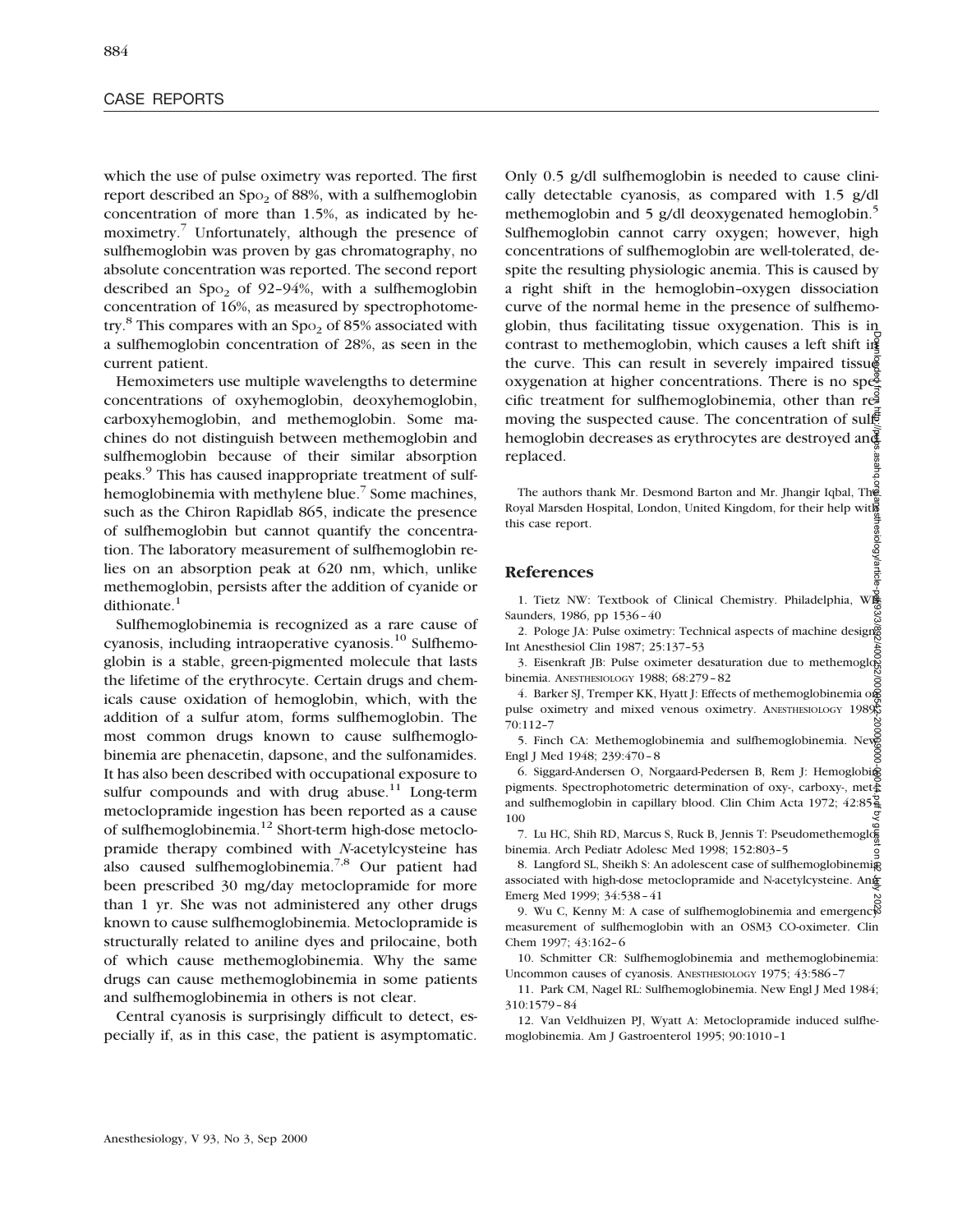#### Anesthesiology 2000; 93:885–8 © 2000 American Society of Anesthesiologists, Inc. Lippincott Williams & Wilkins, Inc.

Neuropathic Pain following Cervical Epidural Steroid Injection

*Jasmin Field, B.S.,*\* *James P. Rathmell, M.D.,*† *John H. Stephenson, M.D.,*‡ *Nathaniel P. Katz, M.D.*§

CERVICAL epidural steroid injections (CESI) are used commonly for the treatment of cervical radiculopathy. Significant subjective patient satisfaction has been reported, although controlled trials have not yet delineated the effectiveness of this procedure.<sup>1-3</sup> Complications of CESI are uncommon, the most frequent being dural puncture and transient paresthesia. $1,3$  Two recent reports of more serious sequelae associated with CESI bring into question the risk–benefit ratio of attempting this technique in conservative management of cervical pain.<sup>3,4</sup> We report three cases of severe pain consistent with nerve injury immediately after CESI.

### **Case Reports**

#### *Case 1*

A 33-yr-old man with a history of worsening neck pain that radiated to the left second and third fingers was referred for consideration of CESI. The patient reported no weakness or sensory change in the arms

\* Medical Student, Department of Anesthesiology, University of Vermont College of Medicine.

† Associate Professor, Department of Anesthesiology, University of Vermont College of Medicine.

‡ Staff Anesthesiologist, Department of Anesthesia, St. Joseph's Hospital of Atlanta.

§ Assistant Professor, Departments of Anesthesiology and Neurology, Harvard Medical School.

Received from the Department of Anesthesiology, University of Vermont College of Medicine, Burlington, Vermont; the Department of Anesthesia, St. Joseph's Hospital of Atlanta, Atlanta, Georgia; and the Departments of Anesthesiology and Neurology, Harvard Medical School, Boston, Massachusetts. Submitted for publication February 1, 2000. Accepted for publication April 27, 2000. Support was provided solely from institutional and/or departmental sources.

Address reprint requests to Dr. Rathmell: Department of Anesthesiology, University of Vermont College of Medicine, 111 Colchester Avenue, Burlington, Vermont 05401. Address electronic mail to: james.rathmell@vtmednet.org

Individual article reprints may be purchased through the Journal Web site, www.anesthesiology.org

Key words: Analgesia; epidural; spinal cord injuries; spinal nerve roots.

Downloaded from http://pubs.asahq.org/anesthesiology/article-pdf/93/3/892/400252/0000542-200009000-00044.pdf by guest on 02 July 202278/LIS4 Fig. 1. Axial T<sub>1</sub>-weighted magnetic resonance image at the

**C6–C7 level of the patient described in case 1. There is a large central herniated intervertebral disk that lateralizes to the left** (arrow heads). The spinal cord is displaced toward the right **posterior portion of the spinal canal (arrows).**

or legs. Results of physical examination were normal, except for  $\frac{1}{2}$ slight decrease in sensation to light touch over the dorsal side of the left second finger and absence of the left triceps deep tendon reflexe Magnetic resonance imaging (MRI) showed a large central herniated nucleus pulposus at the C6–C7 interspace, lateralizing to the left, with displacement of the spinal cord toward the right (fig. 1). Posterior displacement of the spinal cord and effacement of the cerebrospinal fluid signal that is normally anterior to the spinal cord was evident one the sagittal image (fig. 2).

Cervical epidural steriod injection was performed with the patient sitting, with his neck flexed and his head resting on a cushion. A 17-gauge Weiss epidural needle was inserted through the C6–C7 interspace *via* a midline approach. The epidural space was identified using the hanging-drop technique, with saline administered at a depth of 5 cm from the skin. Immediately after entry of the needle into the epidural space, the patient experienced a shock-like sensation, extending to the right upper and lower extremities that resolved instantaneously. No blood or cerebrospinal fluid was aspirated from the needle. The transient paresthesia had completely resolved, and instillation of an additional 1 ml preservative-free saline produced no further

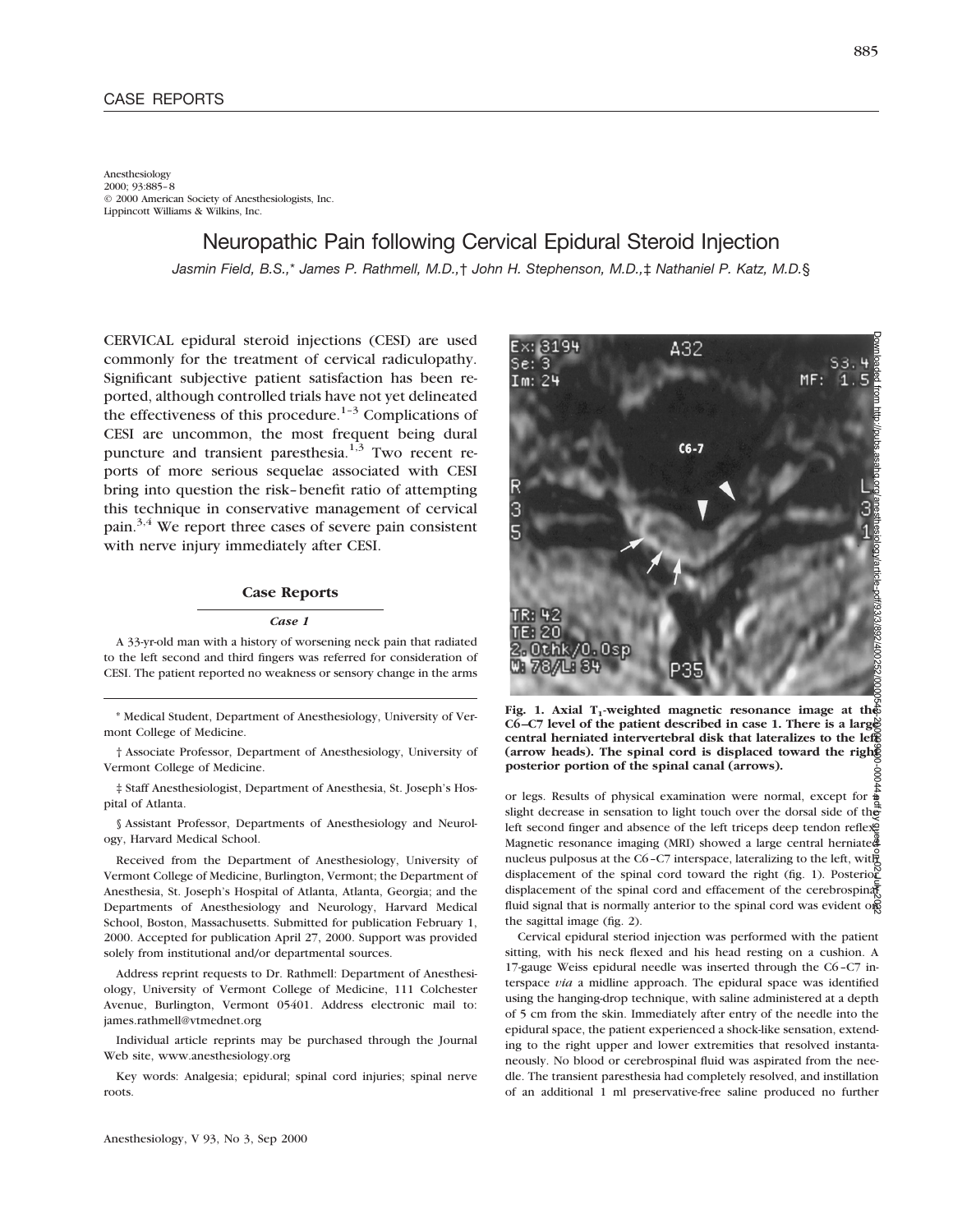

Fig. 2. Sagittal T<sub>2</sub>-weighted image at the midline of the cervical **spine of the patient described in case 1. There is a large disk herniation at the C6–C7 level, causing posterior displacement of the spinal cord (arrow) and effacement of the cerebrospinal fluid signal anterior to the spinal cord.**

symptoms. A mixture of 80 mg methylprednisolone (2 ml) and 0.5% lidocaine (2 ml) was administered through the epidural needle during gravity flow, without further discomfort. Then, the needle was withdrawn. Several minutes after the procedure, the patient reported a dull ache in the web space between the right first and second fingers. Examination showed pronounced allodynia in the same area. The pain and allodynia in the right hand persisted through the patient's discharge from the clinic, 30 min later.

The day after CESI, the patient reported worsened pain and extreme sensitivity to touch in his right hand. Physical examination showed marked allodynia, warmth, and erythema in the web space between the right first and second fingers. Strength and deep tendon reflexes were normal in the right upper extremity. He was prescribed a tapering dose of oral steroids and oral oxycodone–acetaminophen, and his symptoms resolved over 3 days. Seven days after CESI, there was no further allodynia in the right hand. The original radicular symptoms in the left C7 distribution slowly resolved over 3 weeks. At the last follow-up, 6 months after CESI, the left C7 radicular symptoms continued to increase and decrease in intensity, but the patient experienced no further severe exacerbations.

*Case 2*

A 49-yr-old man with a 3-month history of worsening neck pain that radiated to both arms was referred for CESI. Five years previously, the patient had undergone anterior cervical discectomy and fusion at the C5–C6 and C6–C7 levels.

The patient reported no weakness or sensory change in the arms or legs. At physical examination, marked limitation of cervical range of motion in flexion and extension was noted. Sensory, motor, and deep tendon reflex examination in all extremities yielded normal results. MRI showed intact fusion at the C5–C6 and C6–C7 levels. An osteo $\overline{g}$ phytic ridge extended posteriorly into the anterior epidural space but caused no displacement of the spinal cord or effacement of the cere brospinal fluid signal anterior to the spinal cord. There was no stenosisof the central spinal canal or the lateral recesses at any of the cervical levels.

Cervical epidural steroid injection was performed as described in the first case. Immediately after entry of the needle into the epidural space. the patient experienced an aching sensation that extended from the left shoulder to the left fifth finger. No blood or cerebrospinal fluid was aspirated from the needle. The transient parasthesia resolved after several seconds. A mixture of 120 mg methylprednisolone (3 ml) and 1% lidocaine (2 ml) was administered through the epidural needle, and the needle was withdrawn without further discomfort. The patient had ongoing discomfort in the left arm at the time of discharge from the clinic, 30 min later.

The day after CESI, the patient returned to the clinic, reporting paint that extended from the left forearm into the third through fifth fingers of the left hand, with burning and sensitivity to light touch, and swelling of the dorsum of the hand. Physical examination showed marked allodynia, warmth, erythema, and swelling of the left hand including the third through fifth fingers. There was decreased sensaged tion to pin prick in the same area. He was prescribed a tapering dose of oral steroids and analgesics (hydrocodone-acetaminophen). He reg turned weekly during the next month, and his symptoms gradually resolved without further intervention. Sensitivity to cold that was not otherwise painful persisted in the left third through fifth fingers for more than 6 weeks after CESI. At the last follow-up, 3 months after CESI, the left-sided symptoms had resolved; however, the neck and right arm pain persisted. Downloaded from http://pubs.asahq.org/anesthesiology/article-pdf/93/3/892/400252/0000542-200009000-00044.pdf by guest on 02 July 2022

#### *Case 3*

A 54-yr-old woman with a 10-yr history of pain and tingling in the left arm and hand, which was diagnosed as cervical radiculopathy, was referred for CESI. Her symptoms had responded to previous CESI and recurred 5 months before her presentation to the clinic. Her histor was significant for stroke 3 months previously, which had initially caused left-sided weakness and decreased sensation. Physical examination showed weakness in all hand muscles and decreased sensation to pin prick in the entire left hand to the mid forearm, consistent with residua from the stroke. MRI of the cervical spine showed moderate C4–C5 disk herniation, with mild compression of the spinal cord at that level, and moderate disk protrusion at C6–C7, with facet joint hypertrophy, causing foraminal narrowing at the left C6–C7 level. CESI was performed at the C6–C7 level without complication and produced relief for approximately 2 weeks. The patient returned 1 month later for a subsequent CESI. The epidural space was located using the hanging-drop technique at C6–C7. A solution of 80 mg methylpred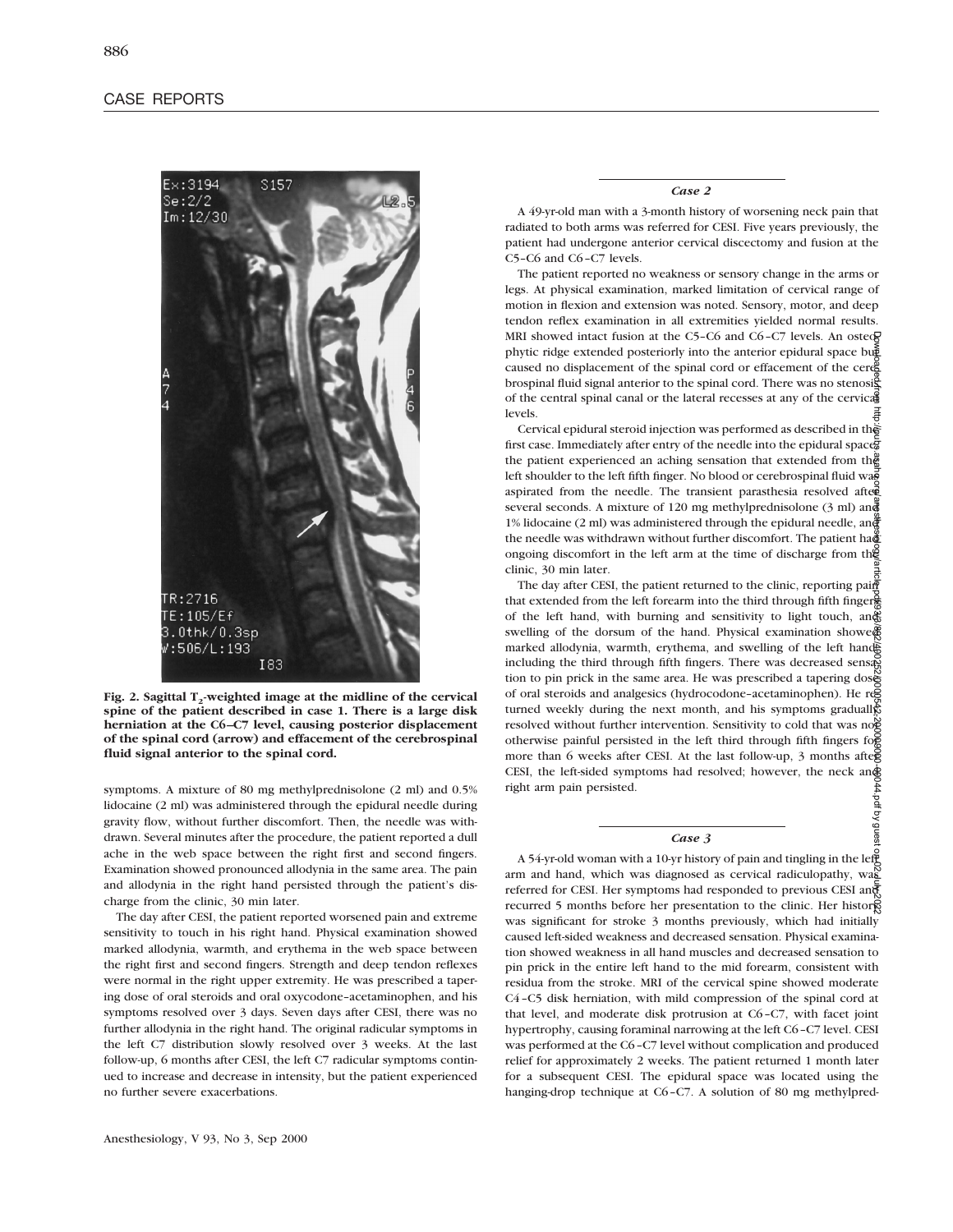nisolone (2 ml) and 2 ml lidocaine, 0.5%, was administered through the epidural needle during gravity flow. The solution stopped flowing after half of the solution had been instilled. The needle was withdrawn and reinserted through the same interspace, this time using loss of resistance to air to locate the epidural space. During needle advancement, the patient reported a severe shooting pain to the left hand. The procedure was discontinued, and paresthesia resolved completely after several minutes. The patient returned 4 days later, reporting severe pain, swelling, and allodynia in the left hand. Examination results were not appreciably changed from baseline, except for hand swelling. She was administered oral dexamethasone and gabapentin. Symptoms gradually resolved over 3 months. She continued to experience neck pain that radiated into her left arm, and, 10 months later, she underwent anterior cervical discectomy at the C6–C7 level. The appearance of the C7 nerve root was unremarkable intraoperatively. Neck and left arm pain resolved after surgery.

# **Discussion**

There have been two previous reports of neurologic sequelae similar to those we described.<sup>3,4</sup> Siegfried<sup>4</sup> reported a patient with lancinating pain in the right arm after CESI as the epidural needle was withdrawn. Allodynia occurred 6 h later in the same extremity, associated with symptoms of increased sympathetic activity (cool, swollen arm). CESI was performed without sedation using a midline approach and the hanging-drop technique at the level of spinal cord impingement shown by computed tomography (C5–C6). No cerebrospinal fluid or blood was aspirated during the procedure, but, because a local anesthetic test dose was not used, dural puncture could not be excluded.

Hodges *et al.*<sup>3</sup> reported two cases of CESI with use of fluoroscopic guidance in sedated patients. For both, injections were performed at the level of disk herniation shown by MRI (C5–C6) and resulted in subarachnoid placement of the needle, with return of cerebrospinal fluid. Although neither patient reported symptoms during the procedure, both awoke with new neurologic symptoms and subsequently had spinal cord injury shown by MRI and permanent neurologic sequelae. The authors concluded that use of fluoroscopic guidance does not prevent dural puncture and that excessive sedation may mask warning signs of neural impingement during CESI.

We report three patients in whom signs and symptoms of nerve injury developed after CESI using a standard technique without sedation. The cases of nerve injury occurred with different practitioners in different practice locations. No patient had evidence of dural puncture or intraneural injection. A test dose of local anesthetic was not used in any of these cases. However, a small dose of local anesthetic was mixed with the steroid in all cases, and none of the patients had evidence of spinal block after injection.

At least two mechanisms can explain the neuropathic pain experienced by these patients. Each patient reported painful paresthesia during CESI, suggesting that the needle tip was near an exiting nerve root. The symptoms were transient, and we administered methylpredisolone in each case. The methylprednisolone formulation used (Depo-Medrol; Pharmacia and Upjohn Companies, Kalamazoo, MI) is a particulate suspension of steroid in polyethylene glycol. This formulation has been implicated as a cause of neural toxicity. Perhaps deposition of the steroid near the exiting nerve root le $\bar{\mathbb{F}}$ to nerve root irritation.

Compromise of the spinal canal by a large herniated intervertebral disk or other anatomic abnormality that causes posterior displacement of the spinal cord towar. the ligamentum flavum can result in spinal cord damage during epidural placement, without dural puncture.<sup>2,3,5</sup> Imaging studies in case 1 showed marked posterolateral displacement of the spinal cord caused by a herniated disk (figs. 1 and 2); compression of the spinal cord was also shown by MRI in case 3. In case 2, there was  $n\bar{\phi}$ spinal cord effacement or displacement. However, this patient had undergone previous cervical fusion, and  $\frac{3}{4}$ small osteophytic ridge was present, extending from C5-C7 along the posterior part of the vertebral bodiess Loss of cervical mobility, combined with this osteo $\frac{5}{3}$ phytic ridge, may have resulted in cervical cord displaces ment when the neck was flexed forward during CESI.  $\frac{5}{9}$ Downloaded from http://pubs.asahq.org/anesthesiology/article-pdf/93/3/892/400252/0000542-200009000-00044.pdf by guest on 02 July 2022

We hypothesize that neuropathic pain after CESI mag result from either a direct nerve root irritation caused by the steroid solution or damage to the spinal cord of nerve roots without dural puncture by minor compression of neural elements. When a patient reports pare $\mathcal{G}$ thesia during CESI, even if it is transient, the needles should be removed and placed at an adjacent level. This will avoid insertion of the steroid solution immediatel adjacent to a nerve root and possibility of direct chemical neuritis. Clinicians should be fully aware of the nature of the disease, including any distortion of the spinal cord before performing CESI. Evaluation of imaging studies will allow rational decisions about where the injection should be positioned.

### **References**

1. Abram SE, O'Connor TC: Complications associated with epidural steroid injections. Reg Anesth 1996; 21:149–62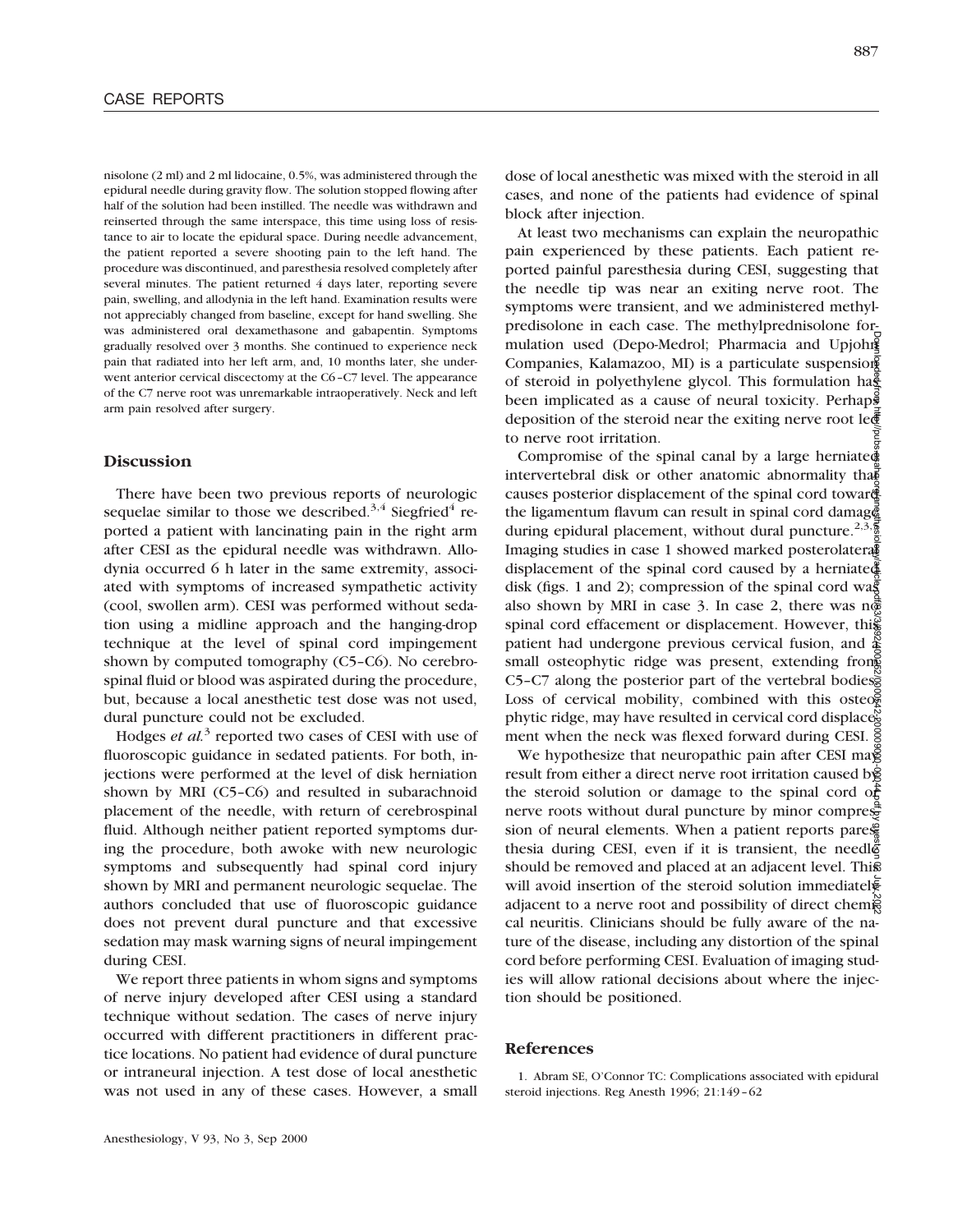## CASE REPORTS

2. Manchiakanti L: Letter in cervical epidural steroid injection with intrinsic spinal cord by Hodges et al. Spine 1999; 24:1170–1

3. Hodges SD, Castleberg RL, Miller T, Ward R, Thornburg C: Cervical epidural steroid injection with intrinsic spinal cord damage: Two case reports. Spine 1998; 23:2137–42

Anesthesiology 2000; 93:888–90 © 2000 American Society of Anesthesiologists, Inc. Lippincott Williams & Wilkins, Inc.

4. Siegfried RN: Development of complex regional pain syndrome after cervical epidural steroid injection. ANESTHESIOLOGY 1997; 86:1394–6

5. Derby R: Point of view on cervical epidural steroid injection with intrinsic spinal cord damage by Hodges et al. Spine 1998; 23:2141–2

# Pulmonary Hemorrhage Associated with Negative-pressure Pulmonary Edema

*Sylvia Y. Dolinski, M.D.,*\* *Drew A. MacGregor, M.D.,*† *Phillip E. Scuderi, M.D.*†

NEGATIVE-PRESSURE pulmonary edema (NPPE) is an infrequent complication of acute airway obstruction, such as what can occur with laryngospasm. Typically, this complication develops in young, healthy patients without underlying disease. We describe a case of severe endobronchial and alveolar hemorrhage that complicated postextubation laryngospasm.

### **Case Report**

An otherwise healthy 33-yr-old woman underwent elective outpatient septoplasty at our institution for relief of chronic nasal obstructive symptoms. The patient quit smoking 2 yr before the surgery. She had previously undergone general anesthesia once, without complications. There was no family history of difficulties with anesthesia. The patient's height was 160 cm, she weighed 70 kg, and results of her physical examination were normal.

After premedication with midazolam, anesthesia was induced with use of propofol, lidocaine, and fentanyl intravenously, followed by rocuronium to facilitate tracheal intubation. Anesthesia was maintained with sevoflurane in 70% nitrous oxide and 30% oxygen. The surgery was uneventful. As the procedure concluded, nasal packing

Address reprint requests to Dr. Dolinski: Department of Anesthesiology, Wake Forest University School of Medicine, Medical Center Boulevard, Winston-Salem, North Carolina 27157-1009. Address electronic mail to: dolinski@wfubmc.edu

Individual article reprints may be purchased through the Journal Web site, www.anesthesiology.org

Downloaded from http://pubs.a Downloaded from http://pubs.asahq.org/anesthesiology/article-pdf/93/3/892/400252/0000542-200009000-00044.pdf by guest on 02 July 2022was inserted, neostigmine and glycopyrrolate were administered, and administration of inhalational agents was discontinued. The patient initiated spontaneous ventilation but began coughing vigorously. She reached for the endotracheal tube and was extubated subsequently. Her ventilatory efforts resulted in chest wall retraction, without apparentle ent air movement for approximately 45 s. Continuous positive airway pressure with 100% oxygen was applied using a face mask. This failed to relieve the laryngospasm, and 30 mg succinylcholine was administrationtered intravenously. The patient was reintubated without trauma to the trachea. Neither gastric contents nor blood was present in the or $\mathfrak{E}$ pharynx. Oxygen saturation measured by pulse oximetry (Spo<sub>2</sub>) $\frac{60}{20}$ which had decreased to approximately 70% before administration of succinylcholine, improved after intubation; however,  $8 \text{ cm H}_2\text{O}$  posised tive end-expiratory pressure (PEEP) and  $100\%$  oxygen were needed to increase  $Spo<sub>2</sub>$  to 100%. Blood pressure decreased to 77/50 mmHg bug returned to 100 mmHg systolic after administration of 5.0 mg intrave $\mathbb{Z}$ nous ephedrine and a total of 900 ml crystalloid. Bilateral rhonchi were audible during auscultation and a frothy serosanguinous fluid was suctioned from the endotracheal tube. Within 5 min, this fluid became progressively more bloody. A chest roentgenogram obtained in the recovery room showed perihilar interstitial and alveolar opacification consistent with pulmonary edema, with a normal-sized heart (fig.  $1\frac{1}{2}$ ). Peribronchial cuffing and air bronchograms were noted in the upperlung fields. The first arterial blood gas measurement obtained within 20 min of the initial event showed a pH of 7.34, an arterial carbon dioxide tension (Paco<sub>2</sub>) of 39 mmHg, and an arterial oxygen tension (Pao<sub>2</sub>) of 61 mmHg, with a fractional inspired oxygen tension (FIO<sub>2</sub>) of 1.0. As neuromuscular blockade regressed, the patient experienced paroxysmal coughing, which seemed to exacerbate pulmonary bleeding. She was administered 25-35  $\mu$ g · kg<sup>-1</sup> · min<sup>-1</sup> propofol by continuous infusion, 4 mg pancuronium bromide for neuromuscular blockade, and 10 mg furosemide. Mechanical ventilation was reinitiated. She was transferred subsequently to the intensive care unit with an  $F10<sub>2</sub>$  of 0.6, a PEEP of 8.0 cm  $H_2O$ , and a respiratory rate of 10 breaths/min. With these settings, arterial blood gas measurements showed a pH of 7.35, a Paco<sub>2</sub> of 40 mmHg, and a Pao<sub>2</sub> of, again, 61 mmHg. During the next 4 h, respiratory and cardiovascular conditions worsened, necessitating increased F<sub>IO<sub>2</sub></sub> to 1.0, a PEEP of 15 cm H<sub>2</sub>O, and vasopressor support with use of 8.0  $\mu$ g · kg<sup>-1</sup> · min<sup>-1</sup> dopamine. The patient's condition and course were consistent with alveolar hemorrhage (fig. 2). Pulmonary and radial arterial monitoring were performed. Initial pulmonary

<sup>\*</sup> Assistant Professor, Department of Anesthesiology.

<sup>†</sup> Associate Professor, Departments of Anesthesiology and Medicine.

Received from the Departments of Anesthesiology and Medicine, Wake Forest University School of Medicine, Winston-Salem, North Carolina. Submitted for publication February 17, 2000. Accepted for publication May 1, 2000. Support was provided solely from institutional and/or departmental sources.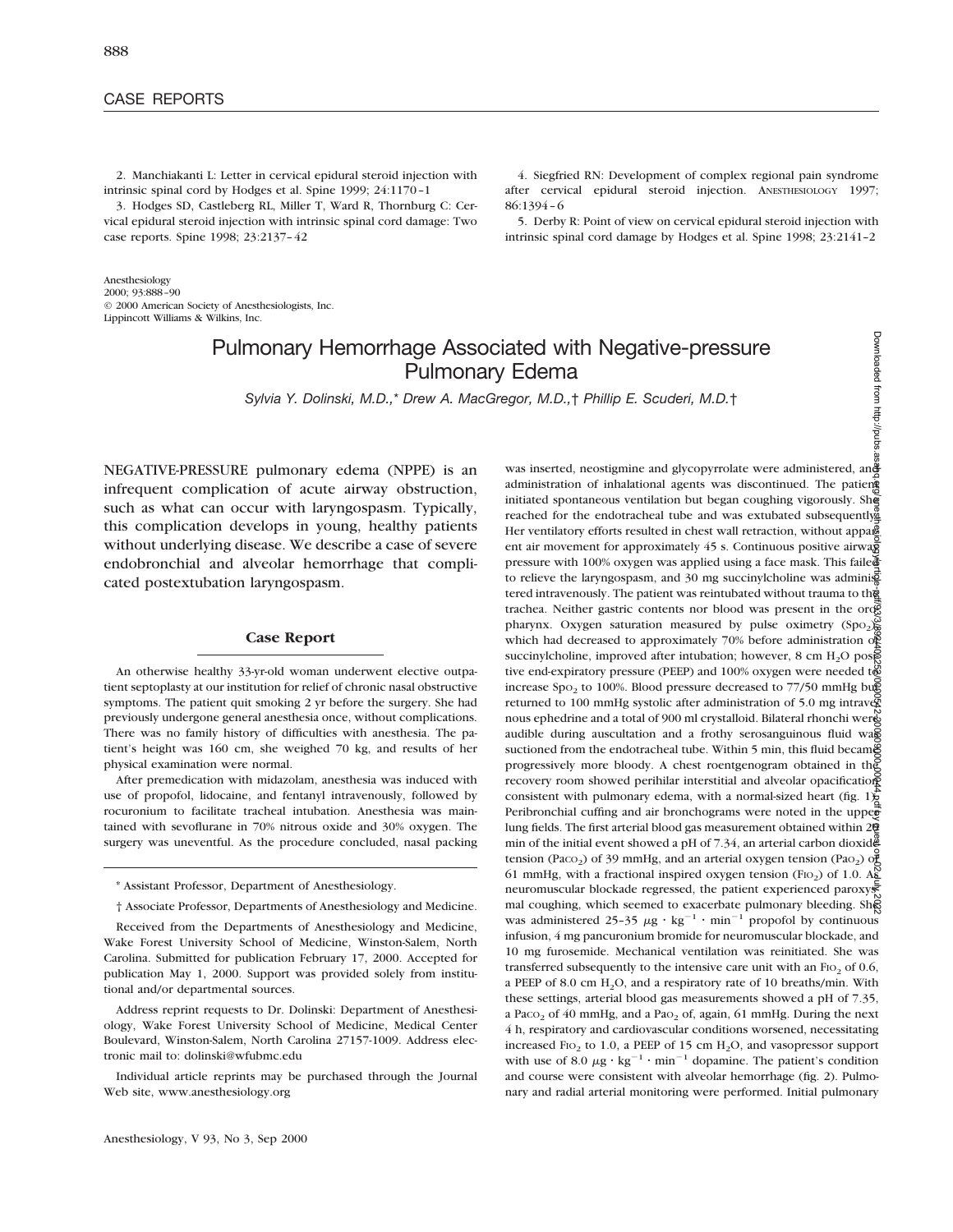

**Fig. 1. Chest roentgenogram obtained in the postanesthesia recovery room: bilateral interstitial and alveolar infiltrates with right upper-lung air bronchograms.**

arterial readings included cardiac output, 4.9 l/min; pulmonary arterial pressure, 29/17 mmHg; pulmonary arterial occlusion pressure, 9 mmHg; and systemic vascular resistance, 950 dyne  $\cdot$  s  $\cdot$  cm<sup>-5</sup>. Transthoracic echocardiography showed an ejection fraction of 63% and normal chamber size. Empiric antibiotic coverage with alatrofloxacin was initiated. The patient continued to experience pulmonary hemorrhage. Her hemoglobin concentration decreased by 3.0 g/dl to 7.7 g/dl over 7 h. Bronchoscopy and open-lung biopsy were thought to be contraindicated because of the patient's respiratory status, which necessitated a PEEP of 15 cm  $H_2O$  and an FIO<sub>2</sub> of 0.85 to yield a PaO<sub>2</sub> of 61 mmHg. She continued to bleed extensively, resulting in transfusion of 2 units of packed erythrocytes. On the second day in the hospital, she continued to have extensive pulmonary bleeding. Decreasing arterial oxygenation necessitated an increase in FIO<sub>2</sub> to 1.0. In addition to general supportive measures, administration of cyclophosphamide, corticosteroids, and plasmapheresis was started for presumed Wegener vasculitis, capillaritis, or Goodpasture syndrome. On the fourth postoperative day, the patient's condition began to show marked improvement. Oxygenation improved dramatically, and FIO<sub>2</sub> was reduced to 0.4. Neuromuscular blockade was discontinued, sedation was decreased, and ventilatory support was reduced. On the sixth postoperative day, she was extubated. Tests for human immunodeficiency virus, lupus anticoagulant, antinuclear antibodies, antineutrophil cytoplasmic antibodies, and anti–glomerular basement membrane antibodies all yielded negative results, and multiple blood and urine



Fig. 2. Chest roentgenogram obtained in the intensive care unity **7 h after the roentgenogram obtained in the postanesthesia recovery room. Dense alveolar infiltrates are shown.**

cultures had no microbial growth. Plasmapheresis and immunosuppressants were discontinued. She was discharged from the hospital after 2 weeks, with normal results of chest roentgenographt. Follow-up at 21 months showed no functional deficit, and, therefore, no pulmonary function tests were performed.

# **Discussion**

We describe the case of a 33-yr-old woman whose routine surgery with general anesthesia was complicated by laryngospasm, followed by NPPE and alveolar hemorg rhage. Aspiration, blood from the surgical site, fluid overload, and anaphylactoid reaction were ruled out  $a\tilde{g}$ possible causes. The initial chest roentgenogram, arteria $\frac{1}{2}$ blood gas, and presentation after nasal surgery were characteristic of NPPE, except for the presence of pu $\ddot{F}$ monary hemorrhage. Although a possible cause coul<sup>®</sup> have been disruption of bronchial vessels, which has been implicated as the cause of frank hemorrhage,  $^{1,2}$ worsening oxygenation, continued hemorrhage with  $\bar{\mathbf{\mathsf{F}}}$ decreasing hematocrit concentration, and alveolar consolidation shown by chest roentgenography indicate alveolar hemorrhage. Downloaded from http://pubs.asahq.org/anesthesiology/article-pdf/93/3/892/400252/0000542-200009000-00044.pdf by guest on 02 July 2022

Laryngospasm is a common complication after tracheal extubation, occurring in as many as 8–237 of every 1,000 anesthetic procedures.3–5 NPPE has been reported in 11% of healthy young patients who experience laryngospasm.6 These data suggest that the incidence of NPPE may be as high as 1 in 1,000 anesthetic cases. Despite these statistics, the presence of pulmonary hemorrhage complicating NPPE has not been extensively reported.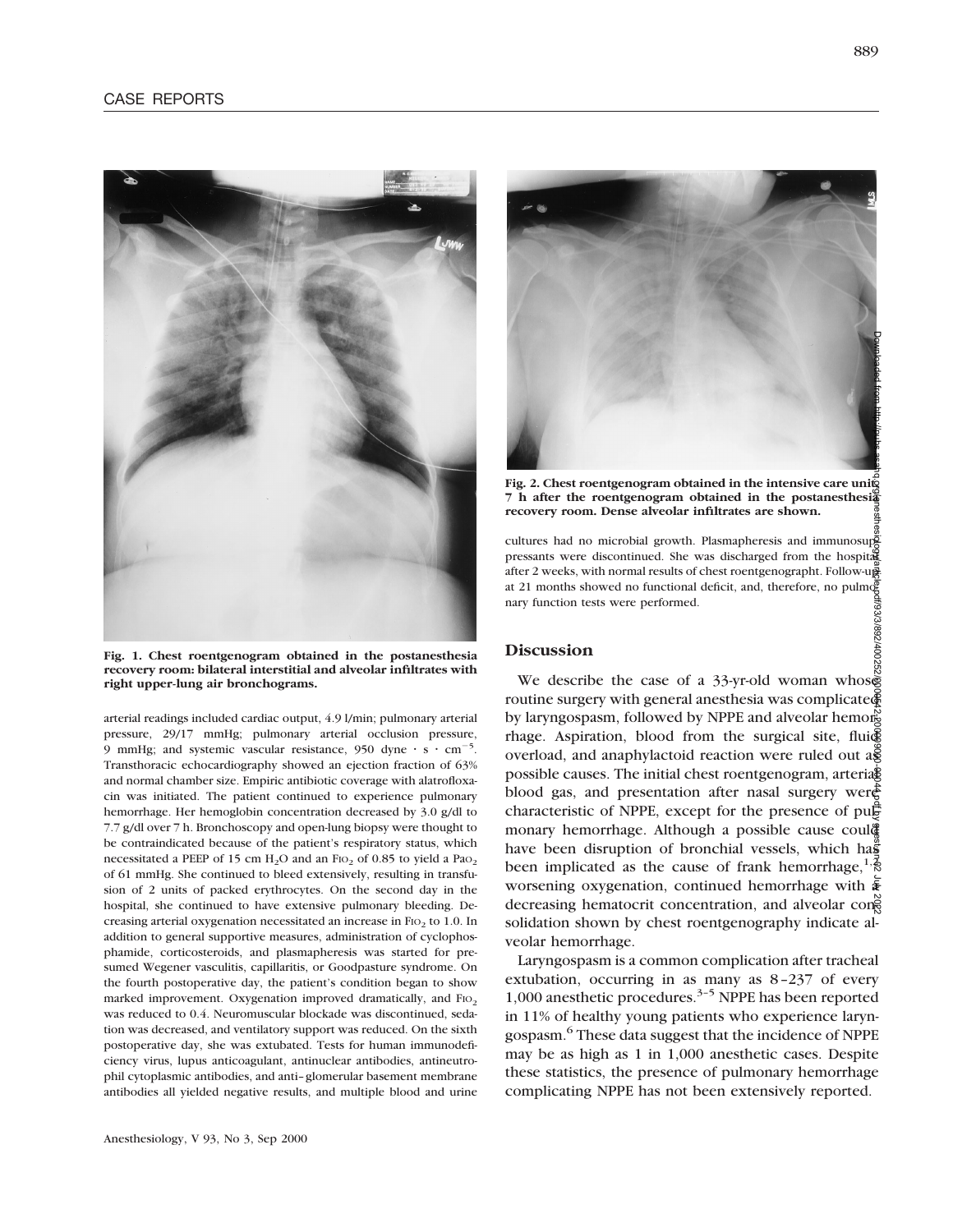Frank pulmonary hemorrhage associated with NPPE is rare, with only one report in the English literature.<sup>7</sup> Two other case reports describe bleeding from bronchial vessels.1,2 Goldenberg *et al.*<sup>8</sup> reported the development of tricuspid and pulmonary insufficiency in two of six patients with postlaryngospasm NPPE. The current patient had only isolated, mild tricuspid regurgitation shown by echocardiographic examination. This may have been the result of higher pulmonary artery pressure development secondary to hypoxemia because she required increasingly higher levels of  $FIO<sub>2</sub>$  and PEEP.

Negative-pressure pulmonary edema is the result of three pathophysiologic processes: negative intrathoracic pressure,<sup>6</sup> increase of systemic vascular and pulmonary capillary hydrostatic pressure, and mechanical stress at the alveolar-capillary level.<sup>9</sup> First, negative intrathoracic pressure increases venous return by reduction in right atrial pressure, with a concomitant increase in pulmonary arterial and pulmonary capillary hydrostatic pressures, complicated by a reduction in perivascular interstitial hydrostatic pressure.<sup>9</sup> This causes an increased transcapillary pressure gradient, favoring the transudation of fluid into the interstitial space. In addition, increased central venous pressures impede passive lymphatic blood flow.10 Second, pulmonary blood volume is augmented by increases in systemic pressure secondary to the release of norepinephrine in response to hypoxia, hypercapnia, and anxiety.<sup>7</sup> The effect is distention of the right ventricle, leading to interventricular septal shift and a resultant reduction in cardiac output.<sup>7</sup> The increase of systemic vascular resistance further increases left ventricular wall tension, which contributes to impediment of left ventricular ejection.<sup>11</sup> However, the classic description of NPPE includes serosanguinous or pink, frothy fluid, which implies some capillary leak of proteinaceous material. Therefore, the third invoked process indicates that this capillary leak could be a result of mechanical failure of the alveolar–capillary membrane, resulting in alveolar edema or frank hemorrhage.<sup>12,13</sup> The actual negative-pressure threshold for pulmonary microvasculature disruption is not known in humans. In a rabbit model, this stress failure occurs at a microvasculature pressure of approximately  $40 \text{ mmHg}$ .<sup>14</sup> Marked negative intrapleural pressures have caused increased capillary permeability in a rabbit model of reexpansion pulmonary edema.15

Laryngospasm after tracheal extubation was observed in the patient described, and the subsequent development of NPPE was not unexpected. However, the dramatic and prolonged pulmonary hemorrhage forced us to consider other causes. These included Wegener granulomatosis, Goodpasture syndrome, capillaritis, vasculitis, and infection. Each of these potential causes was treated empirically in this patient, although each was ruled out subsequently by studies that yielded negative results. This patient shows that frank pulmonary hemorg loaded from http://pubs rhage can complicate NPPE after laryngospasm.

# **References**

1. Koch SM, Abramson DC, Ford M, Peterson D, Katz J: Bronchog scopic findings in post-obstructive pulmonary oedema. Can J Anaesthe 1996; 43:73–6

2. Bhavani-Shankar K, Hart NS, Mushlin PS: Negative pressure in duced airway and pulmonary injury. Can J Anaesth 1997; 44:78–81

3. Olsson GL, Hallen B: Laryngospasm during anaesthesia. A cone puter-aided incidence study in 136,929 patients. Acta Anaesthesion Scand 1984; 28:567–75

4. Lee CK, Chien TJ, Hsu JC, Yang CY, Hsiao JM, Huang YR, Chang CL: The effect of acupuncture on the incidence of postextubation laryngospasm in children. Anaesthesia 1998; 53:917–20

5. Holmes JR, Hensinger RN, Wojtys EW: Postoperative pulmonary edema in young, athletic adults. Am J Sports Med 1991; 19:365–71 24

6. Tami TA, Chu F, Wildes TO, Kaplan M: Pulmonary edema and acute upper airway obstruction. Laryngoscope 1986; 96:506–9

7. Schwartz DR, Maroo A, Malhotra A, Kesselman H: Negative pressure pulmonary hemorrhage. Chest 1999; 115:1194–7

8. Goldenberg JD, Portugal LG, Wenig BL, Weingarten RT: Negatives pressure pulmonary edema in the otolaryngology patient. Otolaryngo Head Neck Surg 1997; 117:62–6

9. Timby J, Reed C, Zeilender S, Glauser FL: 'Mechanical' causes of pulmonary edema. Chest 1990; 98:973–9

10. Allen SJ, Drake RE: Microvascular fluid exchange, Anesthesia: Biologic Foundations. Edited by Yaksh TL. Philadelphia, Lippincottg Raven, 1997, p 1427

11. Buda SJ, Pinsky MR, Ingens NB Jr, Daughters GT II, Stinson EB, Alderman EL: Effect of intrathoracic pressure on left ventricular performance. N Engl J Med 1979; 301:453–9 Downloaded from http://pubs.asahq.org/anesthesiology/article-pdf/93/3/892/400252/0000542-200009000-00044.pdf by guest on 02 July 2022

12. Staub NC: The pathogenesis of pulmonary edema. Prog Cardiovasc Dis 1980; 23:53–80

13. West JB, Mathieu-Costello O: Vulnerability of pulmonary capillaries in heart disease. Circulation 1995; 92:622–31

14. West JB, Tsukimoto K, Mathieu-Costello O, Prediletto R: Stress failure in pulmonary capillaries. J Appl Physiol 1991; 70:1731–42

15. Pavlin DJ, Nestle ML, Cheney FEW: Increased pulmonary vascular permeability as a cause of re-expansion edema in rabbits. Am Rev Respir Dis 1981; 124:422–7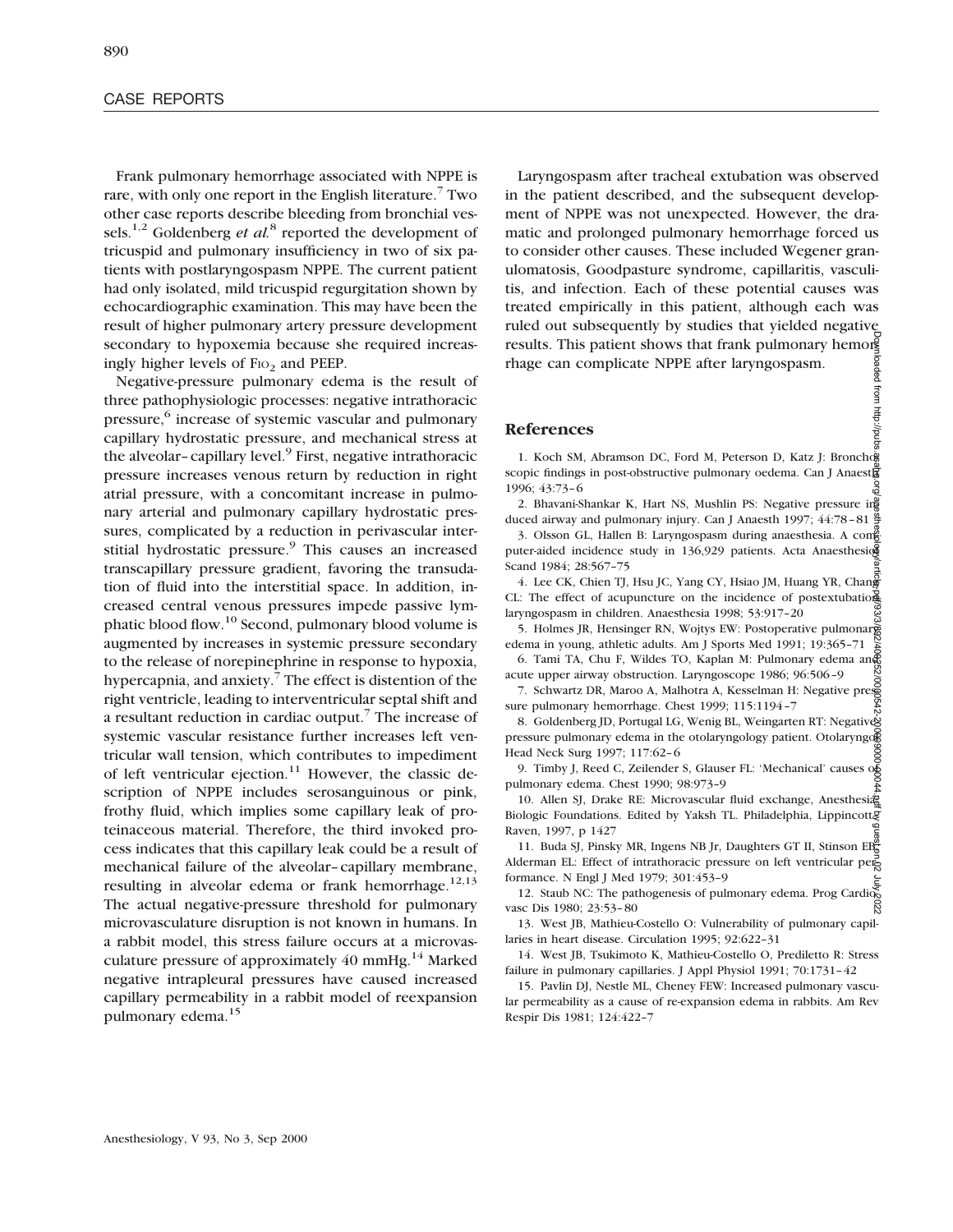Anesthesiology 2000; 93:891–2 © 2000 American Society of Anesthesiologists, Inc. Lippincott Williams & Wilkins, Inc.

# Original Method for *In Situ* Repair of Damage to Endotracheal Tube

*Alex Briskin, M.D.,*\* *Benjamin Drenger, M.D.,*† *Eran Regev, M.D., D.M.D.,*‡ *Rephael Zeltser, D.M.D.,*§ *Avishag Kadari, M.D.,*i *Yaacov Gozal, M.D.#*

DAMAGE to the endotracheal tube is a well-known complication of maxillofacial surgery, $1-4$  especially when nasotracheal intubation has been performed. We present a case in which a damaged tube was repaired *in situ*, allowing a procedure to be completed safely.

## **Case Report**

A healthy 22-yr-old man was scheduled for a LeFort 1 osteotomy for correction of a maxillary and mandibular deformity. General anesthesia was induced using thiopental, morphine sulfate, and succinylcholine. Despite a laryngoscopic view of grade 3, as defined by Cormack and Lehane,<sup>5</sup> a nasotracheal tube (Portex Polar Preformed Tracheal Tube; SimsPortex, Hythe, Kent, UK) was inserted on the first attempt. Anesthesia was maintained with use of nitrous oxide in oxygen, isoflurane,

\* Resident, Department of Anesthesiology and Critical Care Medicine.

† Director, Cardiothoracic Anesthesia Unit; Associate Professor of Anesthesiology, Department of Anesthesiology and Critical Care Medicine.

‡ Attending Surgeon, Department of Oral and Maxillofacial Surgery.

§ Senior Lecturer in Oral and Maxillofacial Surgery, Department of Oral and Maxillofacial Surgery.

i Director, Pediatric Anesthesia Unit; Clinical Senior Lecturer in Anesthesiology, Department of Anesthesiology and Critical Care Medicine.

# Senior Lecturer in Anesthesiology, Department of Anesthesiology and Critical Care Medicine.

Received from the Department of Anesthesiology and Critical Care Medicine and the Department of Oral and Maxillofacial Surgery, Hadassah University Hospital, Jerusalem, Israel. Submitted for publication February 18, 2000. Accepted for publication May 10, 2000. Support was provided solely from institutional and/or departmental sources.

Address reprint requests to Dr. Gozal: Department of Anesthesiology and Critical Care Medicine, Hadassah University Hospital, Jerusalem 91120, Israel. Address electronic mail to: gozaly@md2.huji.ac.il

Individual article reprints may be purchased through the Journal Web site, www.anesthesiology.org

Key words: Case report; complication; endotracheal tube damage; LeFort osteotomy.

and pancuronium as needed. Controlled hypotensive technique (with sodium nitroprusside, labetalol, and droperidol) was used to maintain a mean blood pressure of approximately 50–60 mmHg.

Surgery began and continued without incident until the surgeon noticed bubbling around the tube. The surgeon had just performed  $\bar{\bm{\xi}}$ maxillary osteotomy with use of a pneumatic reciprocating saw and  $\ddot{\hat{g}}$ protective metal shield, as recommended.<sup>2</sup> A partially severed end $\vec{\mathbf{\Phi}}$ tracheal tube was seen after adequate irrigation and suctioning in the back of the osteotomy site. The damage was approximately 21 cm from the proximal end of the tube. The length of the tear was 1.5 cm.  $N\ddot{\hat{\phi}}$ change in the shape of the end-tidal carbon dioxide curve or its value and no significant decrease in expiratory tidal volume or airway pre $\bar{g}$ sure were noticed. At this point, the estimated time until the end of surgery was 6 or 7 h. Because of an anticipated severe edema after the end of surgery, it was planned for the patient to remain intubated overnight. Our first thought was to replace the tube. However, the difficult laryngoscopy, the difficulty of using a tube exchanger or  $\frac{3}{40}$ fiberoptic bronchoscope, and the risk of damage to the pharyngeals mucosa with a new tube at this stage of surgery prompted us to search for an alternative to changing the tube. Sealing the hole in the tuber with wet gauze was not thought to be adequate because the tube needed to stay in place until the next morning. The decision was made to try to fix the tear with use of cyanoacrylate glue (Dermabond; Ethicon, Somerville, NJ). Because of lack of experience or information regarding the effectiveness of the glue on this particular tube surface o possible interaction with its material, an *in vitro* experiment was performed first. A similar tear was made by the surgeon on a new maxillofacial tube. Glue was applied to this severed tube, and a conplete seal was observed within seconds. Then, the patient's tube was isolated from the surrounding tissues with gauze and was dried  $a\mathbf{F}$ much as possible. A small drop of cyanoacrylate was applied to the tear. The air bubbling stopped, and the surgery continued without incident. The patient was extubated in the postanesthesia care unit the next morning and discharged to his home a few days later. Evaluation of the repaired tube confirmed that the cyanoacrylate produced  $\tilde{R}$ complete and solid sealing of the damaged tube. Downloaded from http://pubs.asahq.org/anesthesiology/article-pdf/93/3/892/400252/0000542-200009000-00044.pdf by guest on 02 July 2022

# **Discussion**

The ideal solution to a damaged tube is replacement of the tube. However, this is not always easy, especially at a stage of surgery at which bleeding may be significant. In the case presented, the laryngoscopic grade 3 view seen during induction caused us to seek an alternative.

**Downlos**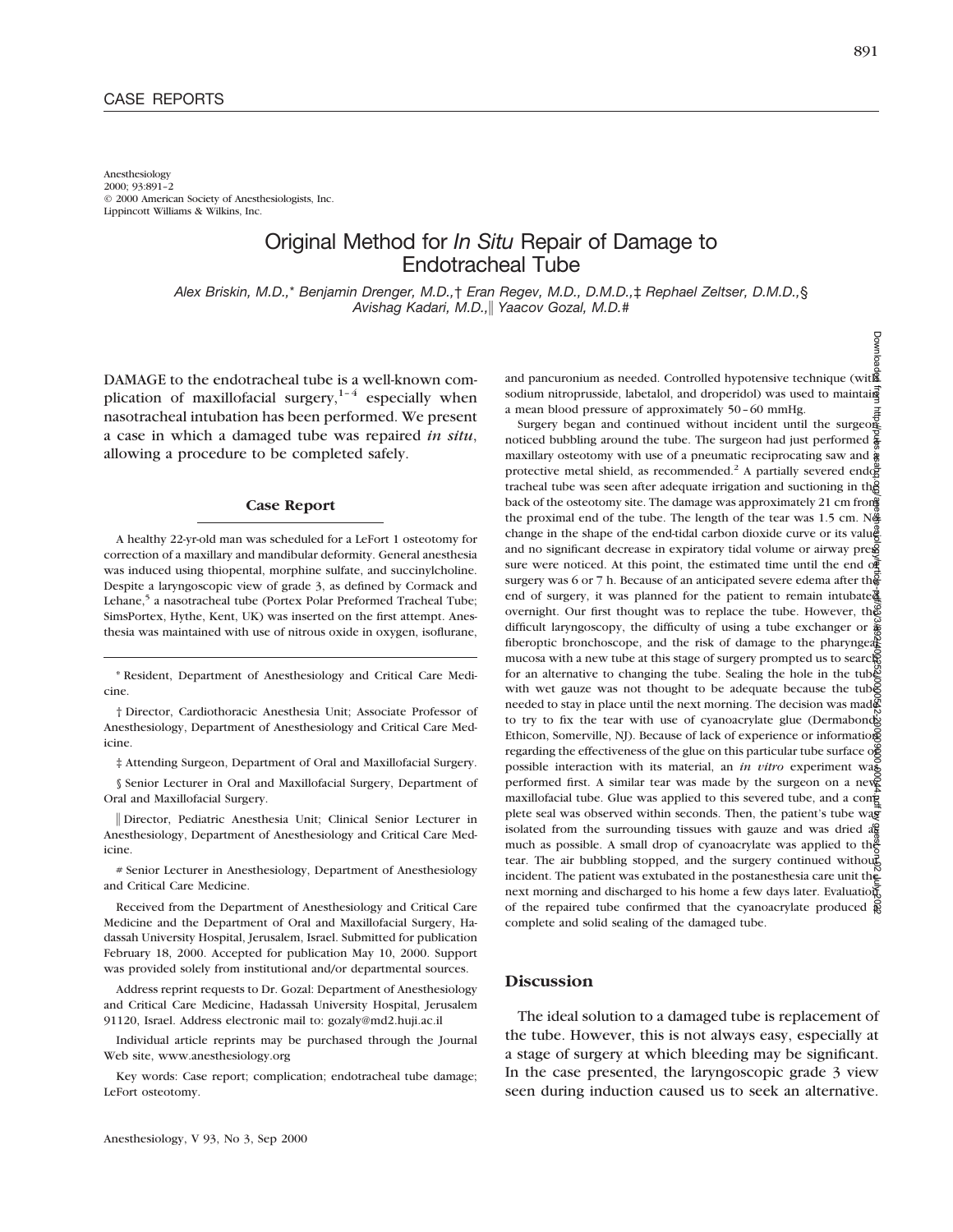The shape of the preformed maxillofacial tube makes the use of a tube exchanger difficult. In the literature, there is a description of bypassing a tear with use of a smaller endotracheal tube inside the lumen of the severed regular tube,  $4,6$  but there is no report of replacing or bypassing a damaged site of a special tube such as the one used in this case.

The cyanoacrylate glue used to seal the severed tube usually is indicated for use on live human tissue, such as in skin tears, to approximate wound edges or small surgical incisions. This topical skin adhesive is a sterile liquid that contains a monomeric (2-octyl cyanoacrylate) formulation. When applied, the liquid polymerizes within minutes. It is also used extensively in dental medicine as a tooth adhesive. The *in vitro* experiment we conducted prompted us to repeat it successfully *in vivo*. The glue should not be used on mucosal surfaces; therefore, we protected the nasal mucosa with gauze around the tube. The same experiment was performed on a clear polyvinyl chloride tube. However, in this case, 2 or 3 min were needed to achieve a complete seal of the tear.

Every anesthesiologist participating in the described

Anesthesiology 2000; 93:892–3 © 2000 American Society of Anesthesiologists, Inc. Lippincott Williams & Wilkins, Inc.

type of surgery should be aware of the possible complication of damage to the tube during a LeFort osteotomy. When replacing the damaged tube is not the solution of choice, sealing the partially severed tube with cyanoacrylate glue might be an acceptable option.

### **References**

1. Tseuda K, Carey WJ, Gonty AA, Bosomworth PB: Hazards to anesthetic equipment during maxillary osteotomy: Report of cases. J Oral Surg 1977; 35:47

2. Pagar DM, Kupperman AW, Stern M: Cutting of nasotrachea tube: An unusual complication of maxillary osteotomies. J Oral Surg 1978; 36:314–5

3. Fagraeus L, Angelillo JC, Dolan EA: A serious anesthetic hazar during orthognathic surgery. Anesth Analg 1980; 59:150–3

4. Ketzler JT, Landers DF: Management of a severed endotracheal tube during LeFort osteotomy. J Clin Anesth 1992; 4:144–6

5. Cormack RS, Lehane J: Difficult tracheal intubation in obstetrics. Anaesthesia 1984; 39:1105–11

Downloaded from http://pubs.asahq.org/anesthesiology/article-pdf/93/3/892/400252/0000542-200009000-00044.pdf by guest on 02 July 20226. Peskin RM, Sachs SA: Intraoperative management of a partiall severed endotracheal tube during orthognathic surgery. Anesthesign Progress 1986; 33:247–51 article-pdf/93/3/892/400252/0000542-2000090000

to create positive pressure, permit exhalation, and segregate inspiratory and expiratory gases. Erroneous assembly or misuse can profoundly impact patien $\frac{a}{b}$ outcome. We wish to draw attention to such a case.

# Fatal Barotrauma Resulting from Misuse of a Resuscitation Bag

*Richard M. Cooper, B.Sc., M.Sc., M.D., F.R.C.P.C.,*\* *Sandra Grgas, R.R.C.P.*†

MANUAL resuscitation bags may be assumed mistakenly to be simple devices, but they consist of multiple valves

† Registered Respiratory Care Practicioner, Department of Respiratory Therapy, Toronto General Hospital.

Received from the Departments of Anaesthesia and Respiratory Therapy, University of Toronto, Toronto General Hospital, Toronto, Canada. Submitted for publication February 15, 2000. Accepted for publication May 24, 2000. Support was provided solely from institutional and/or departmental sources.

Address reprint requests to Dr. Cooper: Department of Anaesthesia, Toronto General Hospital, 585 University Avenue, Toronto, Ontario M5G 2C4, Canada. Address electronic mail to: richard.cooper@uhn.on.ca

Individual article reprints may be purchased through the Journal Web site, www.anesthesiology.org

Key words: Case report; complication; equipment design; pulseless electrical activity.

which had fatal consequences. Although the resuscitation bag was not used as intended by the manuface turer, we believe that a well-designed device should not permit a misassembly with such serious consexquences. We wish to draw attention to the potential hazards of failing to monitor airway pressure during bag–mask ventilation.

# **Case Report**

A 27-yr-old woman with stage 2B large-cell lymphoma was admitted to the hospital for treatment of spinal cord compression. The results of magnetic resonance imaging were consistent with thoracolumbar nodules, and the patient was treated using intrathecal cytosine arabinoside

<sup>\*</sup> Associate Professor, Department of Anaesthesia, University of Toronto, Toronto General Hospital.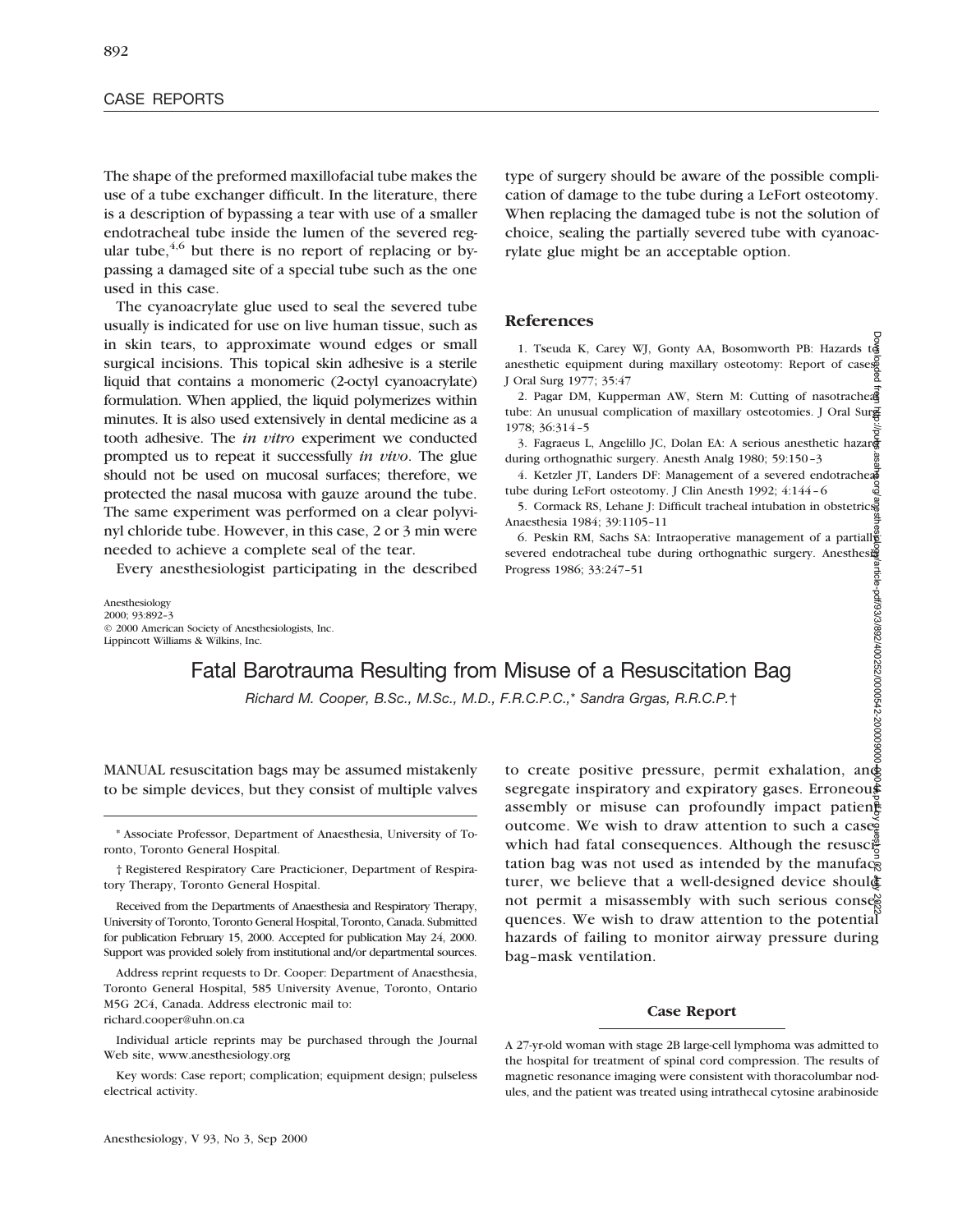

**Fig. 1. FeatherFlex manual resuscitation bag with proximal manometry nipple (indicated by arrow) erroneously connected to oxygen tubing. Note the distal oxygen tubing, which is integral to the device.**

and methotrexate, in addition to local irradiation. Her disease was complicated further by intermittent fevers, which yielded negative cultures. Three weeks before her death, bilateral perihilar infiltrates developed, along with increasing oxygen requirements, indicative of radiation pneumonitis or opportunistic infection. Empirical antibiotic treatment was initiated. Results of bronchoalveolar lavage were consistent with cytomegalovirus and *Pneumocycystis carinii* pneumonia infection, and ganciclovir and  $\gamma$ -globulin were added.

Despite maximal oxygen therapy with use of a face mask, arterial oxygen saturation (Spo<sub>2</sub>) decreased to 85%. The patient and her family had previously requested full resuscitation. After sedation with intravenous morphine and diazepam, tracheal intubation was attempted but was unsuccessful. Glottic visualization and tracheal intubation were finally achieved and confirmed by auscultation. Attempts to transfer the patient to the critical care unit were complicated by a decrease in Spo<sub>2</sub> to 70%, prompting a return to her room. Manual ventilation using a disposable self-inflating bag (FeatherFlex; Brathwaites-Olivier, Winnipeg, Canada) did not correct the hypoxemia. The reservoir bag was not filling despite high flow, and a decision was made to increase the oxygen supply by connecting a second flowmeter to a proximal nipple (fig. 1). The reservoir bag immediately became distended, and subcutaneous emphysema, abdominal distention, and pulseless electrical activity were noted. Nasogastric tube insertion and bilateral needle thoracostomies were performed with 14-gauge catheters. An air leak was noted, and chest tubes were inserted bilaterally. Incorrect endotracheal tube placement was suspected; the tube was withdrawn and replaced without difficulty. Chest compressions were commenced, and intravenous epinephrine was administered, resulting in restoration of a pulse. Profound hypoxemia persisted, and further resuscitative efforts were deemed futile. Consent for an autopsy could not be obtained.

## **Discussion**

The resuscitation bag used was not available for subsequent evaluation. However, an identical device was connected to a test lung (Lung Simulator, Model LS122; Medishield, Harlow-Essex, UK) to recreate the problem. The initial failure to inflate the reservoir bag could not be reproduced. We do not have an adequate explanation for this event. Both flowmeters were functional. It is possible that there was a kink in the oxygen tubing.

We demonstrated that the addition of oxygen flow *via* the proximal nipple, intended for airway pressure mong itoring, distorted the inspiratory duckbill valve and prevented exhalation. This is the probable cause of the fatal barotrauma experienced by this patient.

The device was not used as the manufacturer had in $\frac{3}{4}$ tended. It is our opinion, however, that such a design is potentially dangerous. Airway-pressure monitoring is desirged able to avoid exposing the lungs to excessive pressure $\frac{3}{2}$ . High airway pressures can inadvertently be caused with use of numerous manual resuscitator bags (manuscript in preparation). It is our belief that a manometry connection should be designed so that erroneous assembly will no $\vec{\xi}$ result in valve malfunction. Ideally, the manometry nipple should also be incompatible with oxygen tubing.

It is not clear whether the effect on exhalation was  $\frac{1}{2}$ design fault or a production fault. The device used is manufactured by Brathwaites but widely sold by other vendors, with various private labels. In Canada, Brathwaites-Olivier has voluntarily recalled and replaced algebra. manual resuscitators with manometry ports (D. Oliviers) president, Brathwaites-Olivier, written communications April 1999). They have also made modifications to  $a\hat{B}$ expiratory valve to prevent excessive pressure produce tion within the bag (D. Murdoch, representative, Brath $\bar{\tilde{b}}$ waites-Olivier, oral communication, December 1999). Such initiatives may not have taken place in other jurisdictions. The described modifications may reduce the likelihood of such an occurrence, but product familiarity? and proper assembly are vital. The purpose of this report is to draw attention to the potential consequences of faulty use and to encourage proper use of manometry or the purchase of bag valve devices that do not have manometry nipples. Downloaded from http://pubs.asahq.org/anesthesiology/article-pdf/93/3/892/400252/0000542-200009000-00044.pdf by guest on 02 July 2022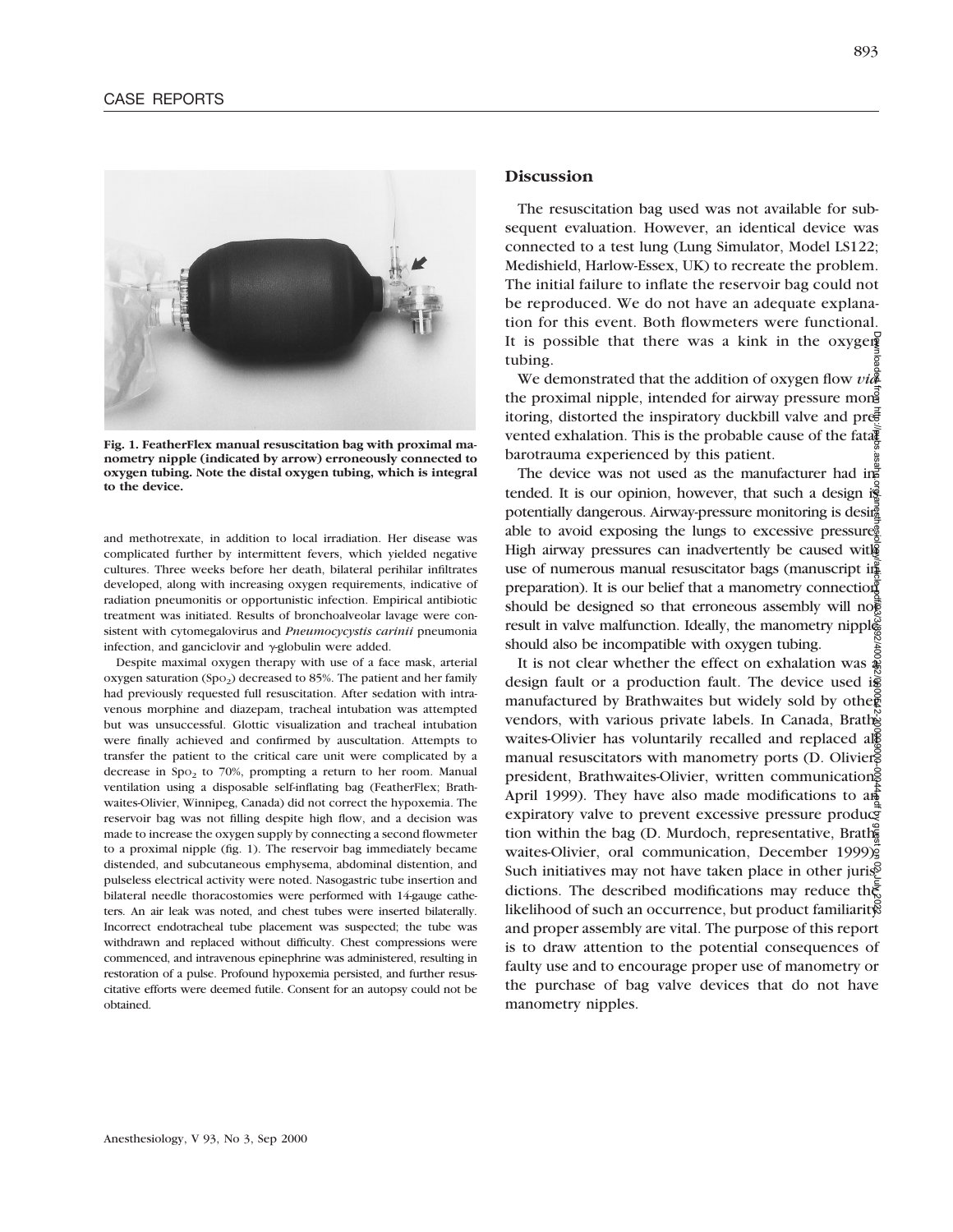### CASE REPORTS

Anesthesiology 2000; 93:894–5 © 2000 American Society of Anesthesiologists, Inc. Lippincott Williams & Wilkins, Inc.

# Paradoxical Vocal Cord Adduction

*Theodore M. Wynnychenko, M.D.,*\* *Joseph W. Szokol, M.D.*\*

UPPER airway obstruction in the immediate postoperative period necessitates expedious diagnosis and treatment. The differential diagnosis of acute upper airway obstruction is distinguished by airway trauma, vocal cord paralysis, vocal cord edema, foreign body aspiration, and anaphylaxis. The differential diagnosis also is distinguished by the possibility of nonorganic upper airway obstruction associated with paradoxical vocal cord adduction (PVCA) during inspiration. Most patients with this syndrome have a long-standing history of upper airway obstruction that has been diagnosed as asthma. We present a case of upper airway obstruction immediately after extubation that was the result of paradoxical vocal cord motion in a previously asymptomatic patient.

### **Case Report**

A 51-yr-old woman originally presented with hematuria and was scheduled to undergo transurethral resection of a bladder tumor. The patient's medical history included intermittent tobacco use but no cardiac or respiratory disease. Surgical history included cesarean section and appendectomy, both of which were performed with general anesthesia. The patient was not taking medication and indicated an allergy to sulfa drugs.

Physical examination showed normal vital signs. The patient was 1.63 m tall and weighed 82 kg. Auscultation showed that the patient's lungs were clear; her airway was normal, as was the rest of her physical examination. A preoperative electrocardiograph, chest radiograph, and laboratory data were all within normal limits.

\* Instructor, Department of Anesthesiology, Northwestern University Medical School, Chicago, Illinois; Staff Anesthesiologist, Department of Anesthesiology, Evanston Hospital.

Received from the Department of Anesthesiology, Evanston Hospital, Evanston, Illinois. Submitted for publication February 10, 2000. Accepted for publication May 26, 2000. Support was provided solely from institutional and/or departmental sources.

Address reprint requests to Dr. Wynnychenko: Department of Anesthesiology, Evanston Hospital, 2650 Ridge Avenue, Evanston, Illinois 60201. Address electronic mail to: t-wynnychenko@nwu.edu

Individual article reprints may be purchased through the Journal Web site, www.anesthesiology.org

Key words: Airway obstruction; asthma; conversion reaction.

On the morning of surgery, the patient was sedated with intravenous midazolam (2 mg) and taken to the operating room. After application of standard monitors, the patient was preoxygenated, and general anesthesia was induced using thiopental and fentanyl. Rocuronium was administered, and the patient was intubated by direct laryngost copy, without apparent trauma. The patient tolerated the procedure well, which was completed approximately 50 min after inductions The patient was administered neostigmine and glycopyrolate and was extubated after following commands and performing a sustained head lift.

Immediately after extubation, the patient exhibited stridor. She was administered 100% oxygen with use of a positive-pressure face mask and she maintained an oxygen saturation of  $99-100\%$  and hemodynamic stability. However, when positive pressure was released, the patient had increased stridor, and oxygen saturation decreased  $t_{\infty}^{\omega}$ 90–93%. The patient was not wheezing and was able to phonate. The patient showed a complete return of neuromuscular function; howe ever, given the patient's stridor, an additional dose of neostigmine and glycopyrolate was administered and a nasal airway was placed. Neither of these measures resulted in change in the patient's clinical condition. Downloaded from http://pubs.asahq.org/anesthesiology/article-pdf/93/3/892/400252/0000542-200009000-00044.pdf by guest on 02 July 2022

The patient was taken to the recovery room, where she was adming istered an aerosol treatment of racemic epinephrine, which did not significantly change her clinical condition. During this time, it was noted that the patient's stridor occurred primarily during inspiration and did not continue through expiration.

An otolaryngologist was consulted to perform indirect laryngoscopy which revealed adduction of the vocal cords during inspiration. The vocal cords were not edematous and moved freely, openly, and cone pletely with expiration. No evidence of vocal cord trauma or ligamentous injury was noted. The patient was treated with 1 mg midazolans and 25 mg meperidine. The patient's stridor began to subside within  $\tilde{P}$ or 2 min. She was allowed to rest undisturbed, and, within  $10-15$  ming her stridor subsided completely.

The patient was discharged to the hospital ward after an otherwise uneventful recovery period, and she was discharged from the hospital **July 2022** the next day, without further sequela.

## **Discussion**

Paradoxical vocal cord adduction is a relatively uncommon cause of upper airway obstruction. Several reports have described patients with functional upper airway obstruction, including patients who have shown PVCA.1–7 Patients presenting with PVCA have received a wide range of unnecessary treatments, from treatment for symptoms incorrectly diagnosed as asthma to intuba